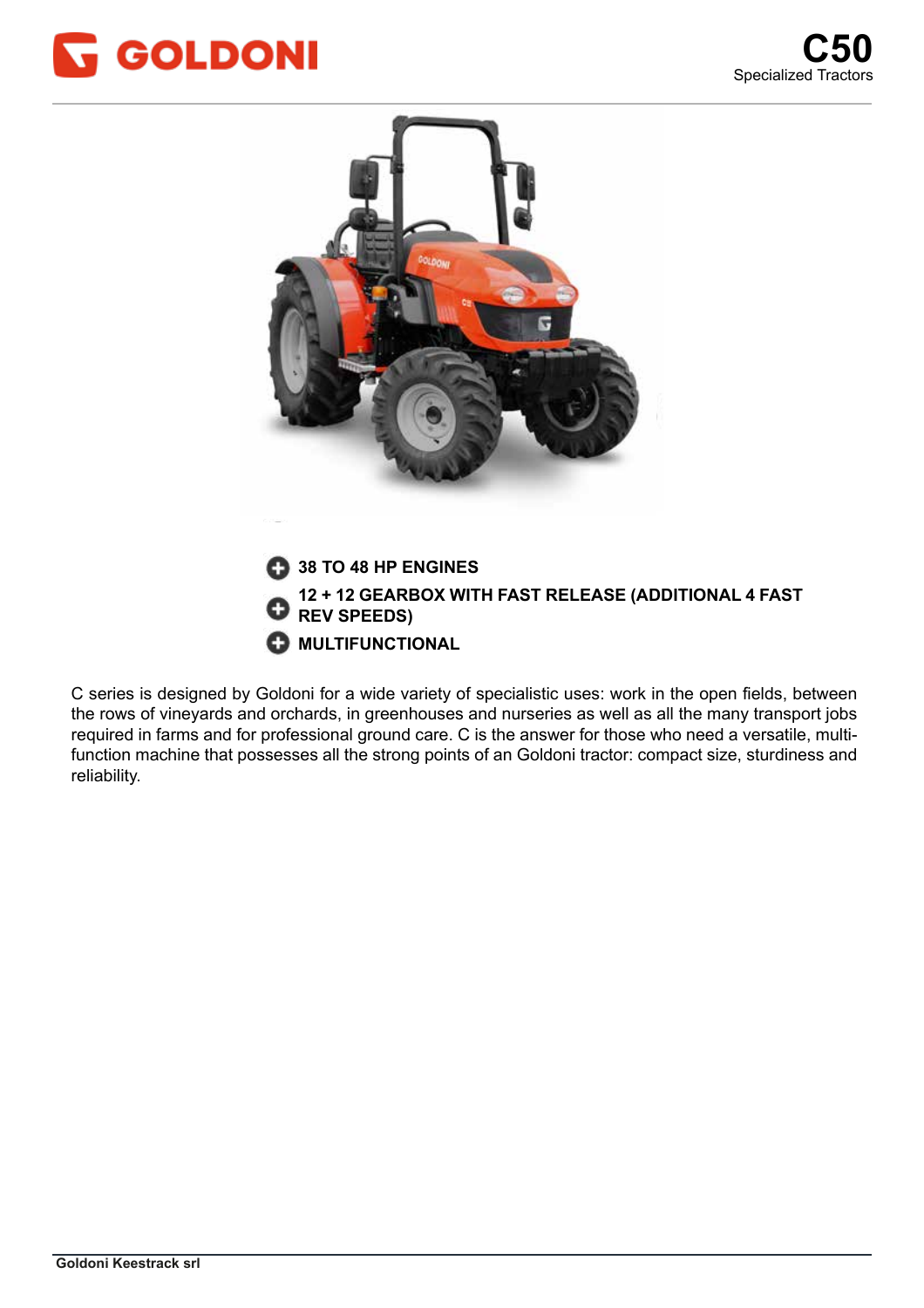## **GOLDONI**

## **TECHNICAL FEATURES**

 $\bullet$  standard |  $\bullet$  on demand |  $\bullet$  not available

| <b>DESCRIPTION</b>                     | <b>VALUE</b>                                                |
|----------------------------------------|-------------------------------------------------------------|
| <b>MODEL</b>                           |                                                             |
| Type                                   | • Compact tractor                                           |
| <b>Structure</b>                       | • Self supporting integral                                  |
| <b>ENGINE</b>                          |                                                             |
| Trademark                              | • Lombardini                                                |
| Model                                  | $\bullet$ LDW 2204                                          |
| Fuel supply                            | • Direct injection diesel                                   |
| Rated power (ECE R120)                 | • 35,3KW / 48hp                                             |
| Legislation on emission                | $\bullet$ STEP 3A                                           |
| Number of cylinders                    | $\bullet$ 4                                                 |
| Aspiration                             | • Aspirated                                                 |
| Nominal rate                           | $\bullet$ 2800 rpm                                          |
| Cooling                                | • On liquid                                                 |
| Swept volume                           | $\bullet$ 2199 cm3                                          |
| Specific fuel consumption              |                                                             |
| (maximum torque speed)                 | $\bullet$ 260 g/KWh                                         |
| Max torque                             | • 130Nm@1600rpm                                             |
| Torque reserve                         | 8%                                                          |
| Tank capacity                          | $\bullet$ 45 litres                                         |
|                                        | VTR (Reinforced plastic with                                |
| Engine bonnet                          | glass)                                                      |
| <b>TRANSMISSION</b>                    |                                                             |
| Type transmission                      | Mechanical drive, four-wheel<br>drive                       |
|                                        | • 12+12+4 Fast Reverse                                      |
| <b>Type gearbox</b><br>Gearbox control | • Mechanical with front lever                               |
| Clutch                                 | · Dry Single-disc, diameter 9"                              |
|                                        | Mechanical system through                                   |
| Clutch control                         | pedal                                                       |
| Security                               | PUSH & START device on the<br>clutch pedal                  |
| Type reverser                          | • Mechanical, synchronized                                  |
| Reverse control                        | $\bullet$ Lever                                             |
| Rear differential lock                 | • Mechanic                                                  |
| Front axle                             | • Four wheel drive                                          |
| Front wheel drive coupling control     | • Mechanic                                                  |
| Front axle swing                       | $\bullet$ 11°                                               |
| Minimum speed                          | $\bullet$ 0.7 Km/h                                          |
| Maximum speed (homologated)            | $\bullet$ 30 Km/h                                           |
| <b>BRAKES</b>                          |                                                             |
| Rear braking                           | Multiplates bath oil, mechanical<br>control                 |
| Secondary and parking brake            | Acting on rear wheels, by<br>indipendent mechanical control |
| Trailer brake mechanical lever         |                                                             |
| support                                | $\bullet$ CUNA type                                         |
| <b>STEERING WHEEL</b>                  |                                                             |
| Steering wheel system                  | Hydrostatic                                                 |
| Steering angle                         | $55^{\circ}$                                                |
| <b>REAR PTO</b>                        |                                                             |
| Type                                   | Twin shaft, synchronized and<br>indipendent                 |
| Indipendent speed from the gearbox     | 540/1000 rpm                                                |
| Synchronized speed to the gearbox      | $\bullet$ Yes                                               |
| Rotation way (looking at the pto)      | Clockwise<br>$\bullet$                                      |
| Version                                | $\bullet$ 6 grooves 1-3/8"                                  |
| Clutch                                 | Indipendent, mechanical with<br>dry plate                   |
| Clutch control                         | • Mechanic                                                  |
| Security                               | PUSH & START device on<br>PTO selector                      |
| <b>FRONT PTO</b>                       |                                                             |
| Type                                   | O Indipendent single shaft                                  |
|                                        |                                                             |

| <b>DESCRIPTION</b>                         |         | <b>VALUE</b>                                         |
|--------------------------------------------|---------|------------------------------------------------------|
| Indipendent speed from the gearbox         |         | $O$ 1000 rpm                                         |
| Rotation way (looking at the pto)          |         | O Anticlockwise                                      |
| Version                                    |         | $O$ 6 grooves 1-3/8"                                 |
| Clutch                                     |         | o Electromagnetic                                    |
| Clutch control                             |         | o Electric                                           |
| <b>REAR LIFTER</b>                         |         |                                                      |
|                                            |         | Hydraulic                                            |
| Type                                       |         |                                                      |
| Lifting capacity at the rear arms          |         | • 1800 $Kg$                                          |
| 3-points hitch                             |         | • Category 1                                         |
| 3rd point mechanical arm                   |         | $\bullet$ Category 1                                 |
| Type of lower arms                         |         | $\bullet$ Fixes                                      |
| Type of right tie rod                      |         | • Mechanic                                           |
| <b>FRONT LIFTER</b>                        |         |                                                      |
| Type                                       |         | o Lifts and lowers hydraulic                         |
| Lifting capacity at the rear arms          |         | O 350 Kg                                             |
| 3-points hitch                             |         | O Category 1N                                        |
| 3rd point mechanical arm                   |         | O Category 1N                                        |
| <b>UNDER BELLY LIFTER</b>                  |         |                                                      |
| Type                                       |         | O Floating and double acting                         |
| <b>HYDRAULIC SYSTEM</b>                    |         |                                                      |
| Type                                       |         | • Open center                                        |
| Pump flow rate                             |         | • 33 litres per minutes                              |
| Rear hydraulic scv                         |         | N.2 in a monoblock double                            |
|                                            |         | acting with recovery                                 |
| Front hydraulic scv                        | $\circ$ | Monobloc with 3 points front                         |
|                                            |         | SCV                                                  |
| Free oil discharge                         |         | • Quick 1/2 NPTF                                     |
| <b>ELECTRICAL FITTINGS</b>                 |         |                                                      |
| Battery                                    |         | • 12V 500A 60Ah                                      |
| Security                                   |         | • Battery disconnection                              |
| Instrument                                 |         | · Digital / analogic                                 |
| 1 pin socket                               |         | $\bullet$ 12 Volt                                    |
| 7 pins socket                              |         | $\bullet$ 12 Volt                                    |
| Rear working light                         |         | o Adjustable                                         |
| Rotating lamp<br><b>OPERATING POSITION</b> |         | O Orange                                             |
| Platform                                   |         |                                                      |
|                                            |         | • Integral platform<br>Variable deformation silicone |
| Platform support                           |         | Silent-Block                                         |
| Rear mudguard protection                   |         | $\bullet$ Rubber profile                             |
| Roll-bar                                   |         | • Central, all-tilting                               |
|                                            |         | Goldoni Overview GL12 Full                           |
| Standard cab                               | O       | Glass with A/C                                       |
| Left rearview mirror                       |         | • Adjustable                                         |
|                                            |         | On spring suspension, with                           |
| Seat                                       |         | seat belt                                            |
| Seat adjustment                            |         | Horizontal, vertical, driver                         |
|                                            |         | weight                                               |
| <b>Tool box</b>                            |         | $\bullet$ Yes                                        |
| Use and maintenance manual                 |         | $\bullet$ Yes                                        |
| <b>STANDARD CAB FITTING OUT</b>            |         |                                                      |
| ROPS homologation                          |         | Goldoni Overview GL12 Full                           |
|                                            |         | Glass                                                |
| Side doors                                 |         | With bar, gas spring, key<br>closing                 |
| Cab air filter dust-repellent              |         | • Paper                                              |
| Air filter cab treatment-repellent         |         | O Active charcoal                                    |
| Front glass                                |         | • Openable                                           |
| Rear glass                                 |         | • Openable                                           |
| Front wiper                                |         | $\bullet$ 1 speed                                    |
| Rear wiper                                 |         | $\bullet$ 1 speed                                    |
| Front windscreen washer                    |         | $\bullet$ 0,5 litres                                 |
|                                            |         |                                                      |